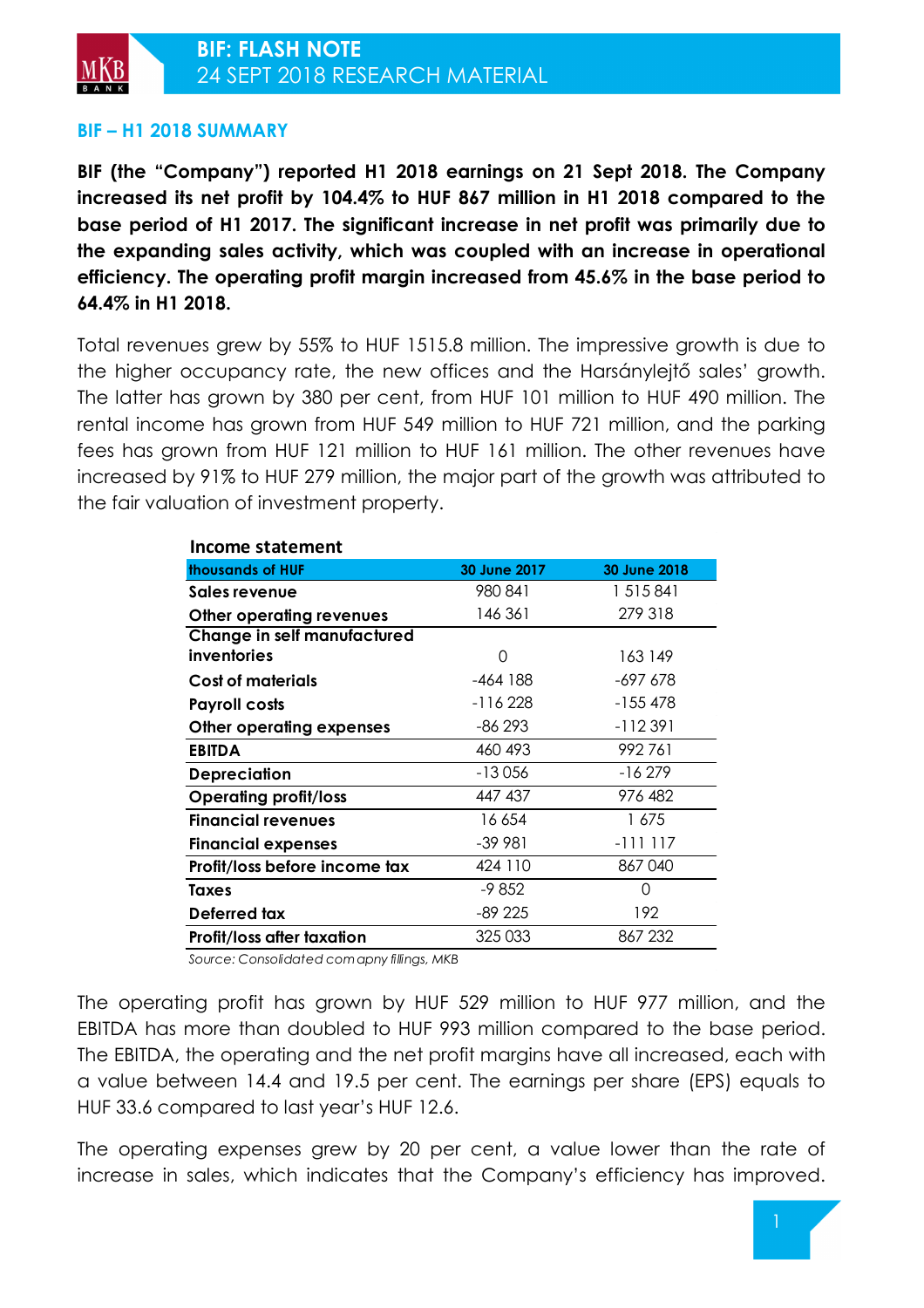The cost of materials in the first half of 2018 has increased to HUF 233.5 million, or about 50% compared to the value recorded in the base period of H1 2017.. The significant increase is mainly due to the settlement of condominium construction started in Harsánylejtő Kft.

One of the key elements of balance sheet items is the investment properties, which increased by HUF 988 million HUF to HUF 32,405 million compared to 31 December 2017. This result is due to the increase in the fair value of real estate in the portfolio and the successful acquisition of real estate in the current period.

| Key elements of balance sheets           |                  |              |
|------------------------------------------|------------------|--------------|
| thousands of HUF                         | 31 December 2017 | 30 June 2018 |
| <b>Investment Properties</b>             | 31 417 004       | 32 405 004   |
| <b>Fixed assets</b>                      | 32 395 516       | 33 896 903   |
| <b>Current assets</b>                    | 3861485          | 2472522      |
| Total assets                             | 36 257 001       | 36 369 425   |
| <b>Subscirbed capital</b>                | 2 583 220        | 2 583 220    |
| Equity attributable to the owners of the |                  |              |
| parents                                  | 25 775 098       | 25 393 719   |
| <b>Financial liabilities</b>             | 9 265 607        | 9899588      |
| <b>Total long-term liabilities</b>       | 9 275 414        | 9 909 395    |
| <b>Total short term liabilities</b>      | 1 206 489        | 1 066 311    |
| <b>Total capital and liabilities</b>     | 36 257 001       | 36 369 425   |

*Source: Consolidated com apny fillings, MKB*

The target price is currently under review, we will soon publish our updated model.

## **Analysts:**

Csaba Debreczeni debreczeni.csaba@mkb.hu Tel: +36-1-268-8323

Balázs Rácz racz.balazs@mkb.hu Tel: +36-1-268-7388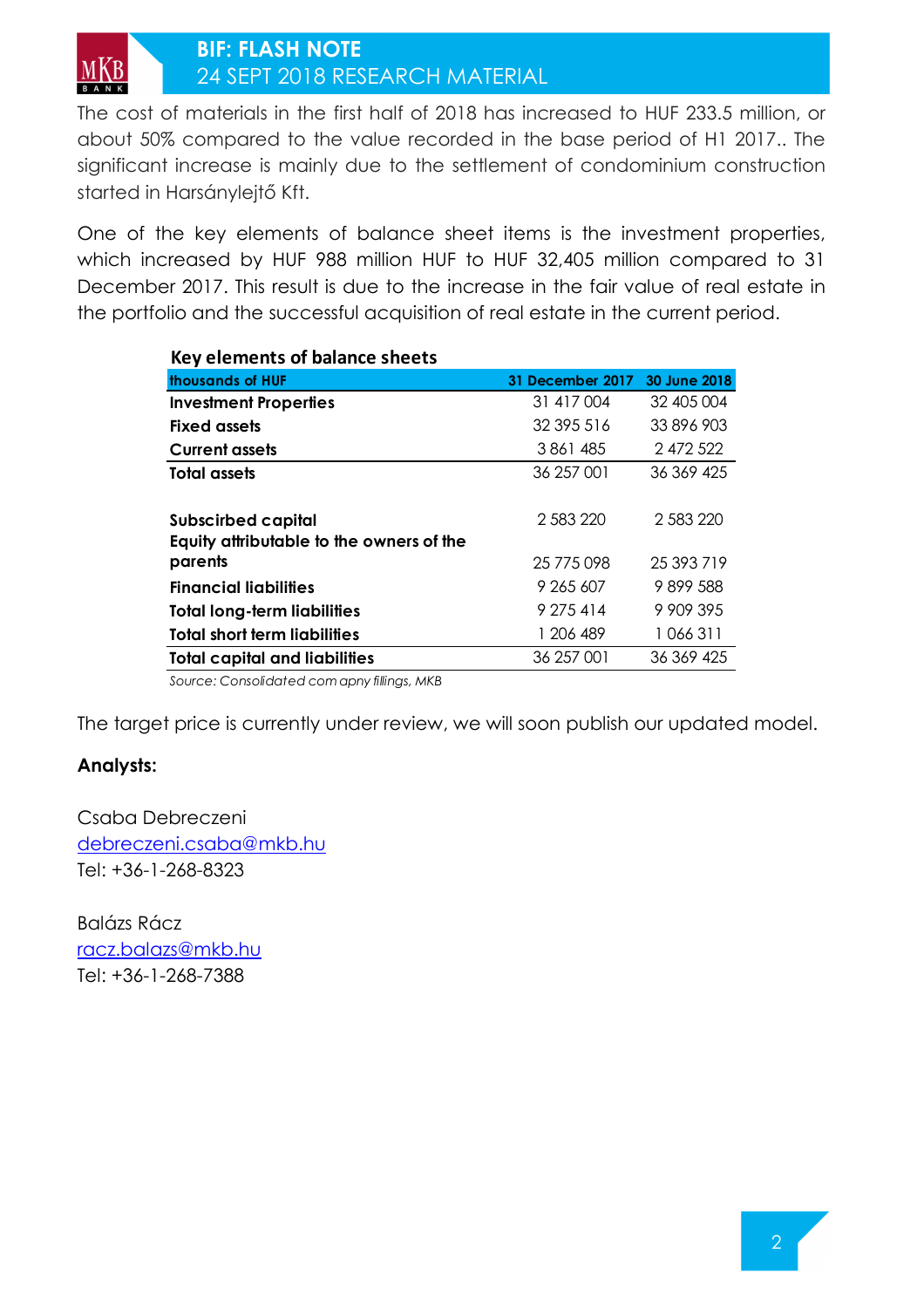

1. This research was prepared by the assignment of Budapest Stock Exchange Ltd. (registered seat: 1054 Budapest, Szabadság tér 7. Platina torony I. ép. IV. emelet; company registration number: 01-10-044764, hereinafter: BSE) under the agreement which was concluded by and between BSE and MKB Bank Ltd. (registered seat: H-1056 Budapest Váci utca 38., company registration number: 01-10-040952, hereinafter: Investment Service Provider)

2. BSE shall not be liable for the content of this research, especially for the accuracy and completeness of the information therein and for the forecasts and conclusions; the Service Provider shall be solely liable for these. The Service Provider is entitled to all copyrights regarding this research/commentary however BSE is entitled to use and advertise/spread it but BSE shall not modify its content.

3. This research shall not be qualified as investment advice specified in Point 9 Section 4 (2) of Act No. CXXXVIII of 2007 on Investment Firms and Commodity Dealers and on the Regulations Governing their Activities. Furthermore, this document shall not be qualified as an offer or call to tenders for the purchase, sale or hold of the financial instrument(s) concerned by the research/commentary.

4. All information used in the publication of this material has been compiled from publicly available sources that are believed to be reliable; however MKB Bank does not guarantee the accuracy or completeness of this material. Opinions contained in this report represent those of the research department of MKB Bank at the time of publication and are subject to change without notice.

5. Past performance is not necessarily a guide to future performance. Forward-looking information or statements in this report contain information that is based on assumptions, forecasts of future results, estimates of amounts not yet determinable, and therefore involve known and unknown risks, uncertainties and other factors which may cause the actual results, performance or achievements of their subject matter to be materially different from current expectations. Investors are advised to assess the nature and risks of the financial instruments and investment services. A well-founded investment decision can be made only in possession of all the relevant information, therefore investors are hereby explicitly advised to read carefully the information material, contractual provisions, conditions list and general business terms in order to be able to decide if the investment is in line with their risk bearing capacity. MKB Bank also recommends collecting information about the tax consequences and other relevant laws concerning investment services in the financial instruments mentioned in this document.

6. This document is provided for information purposes only, therefore the information provided in or derived from it is not intended to be, and should not be construed in any manner whatsoever as personalised advice or as a solicitation to effect, or attempt to effect, any transaction in a financial instrument (e.g. recommendation to buy, sell, hold) or as a solicitation to enter into an agreement or to any other commitment with regards to the financial instrument discussed. Any such offer would be made only after a prospective participant had completed its independent investigation of the securities, instruments, or transactions and received all information it required to make its investment decision. MKB Bank excludes any liability for any investment decision based on this document.

7. MKB Bank is entitled to provide market making, investment services or ancillary services regarding the financial instruments discussed in this document. MKB Bank provides investment services to BIF.

8. Content of this material enjoys copyright protection according to Act LXXVI. of 1999 on copyright, and may therefore be copied, published, distributed or used in any other form only with prior written consent of MKB Bank. All rights reserved. Unauthorized use is prohibited.

## **Prior researches**

MKB Bank wrote an initiation report on 29 June 2018. The research is available on the web page of the BSE (Budapest Stock Exchange):

https://bet.hu/Kibocsatok/BET-elemzesek/elemzesek/bif-elemzesek